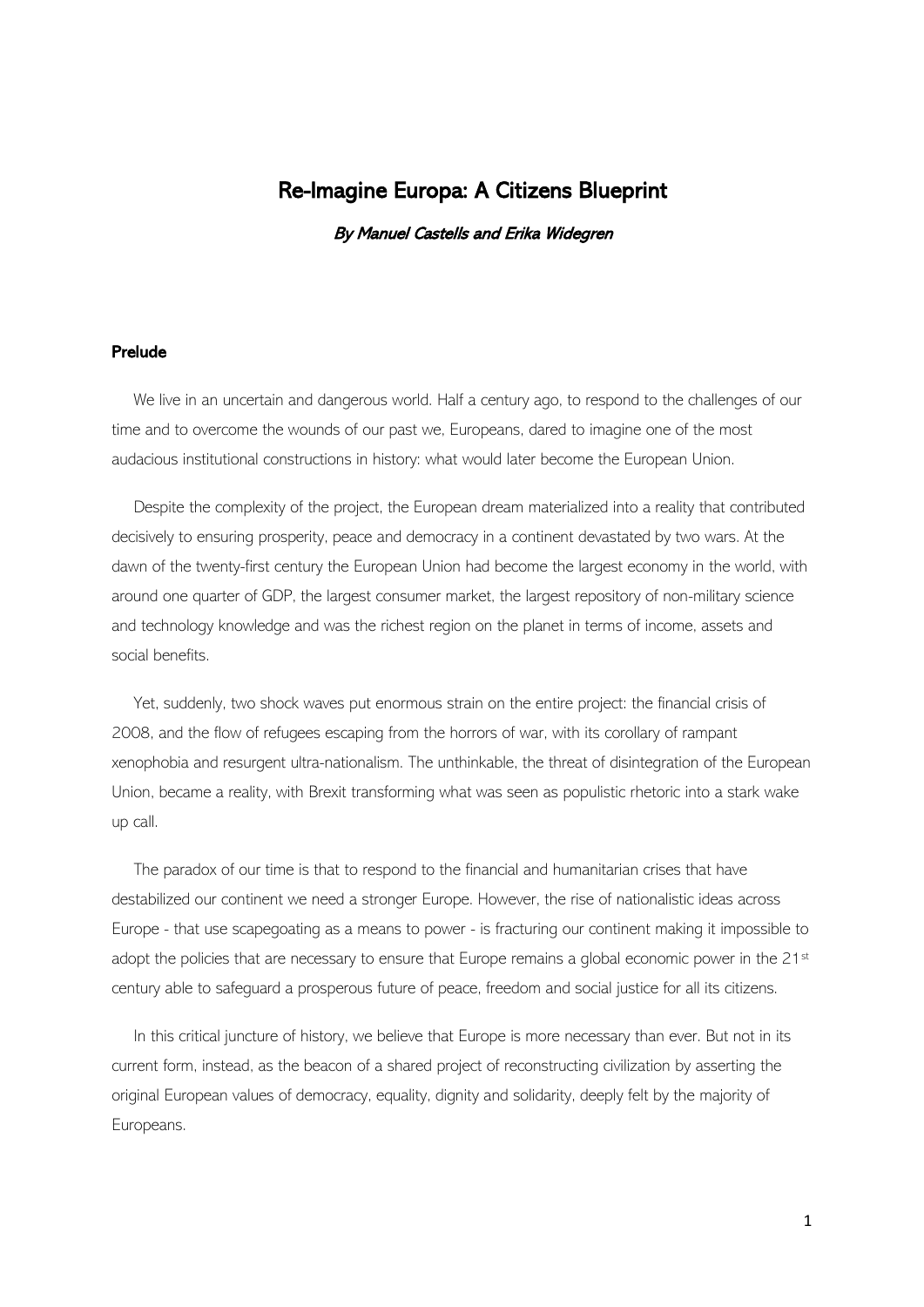If we want to safequard those values and institutions most cherished by European citizens, we most go beyond our national, party and sectorial interests and put citizens at the centre of the new European project.

To overcome the current multidimensional crisis, we contend that the only positive path forward is to reimagine Europe.

Here is why, how and for what we need to reimagine Europa.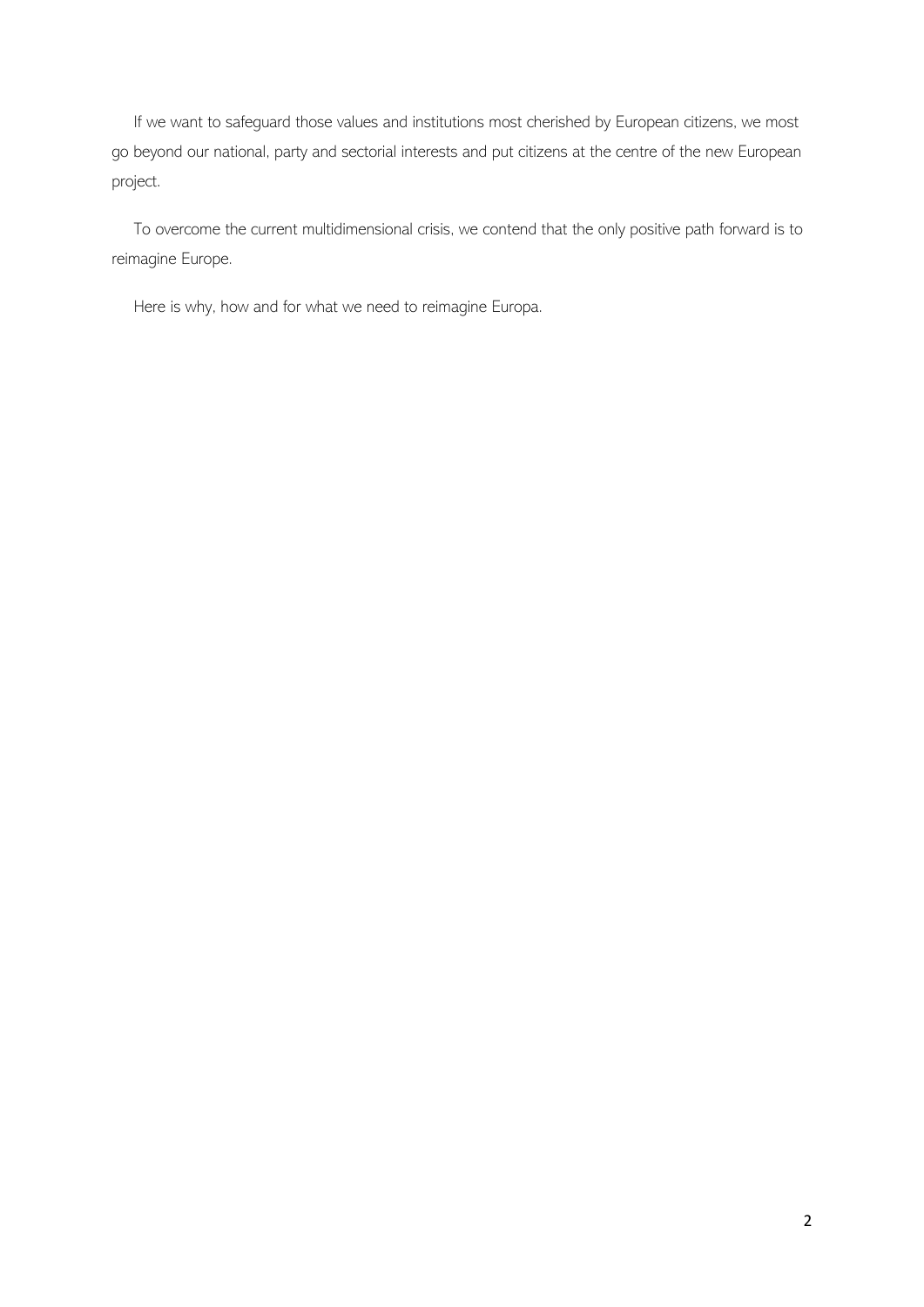"As Europeans we are at a turning point- we must re-seize the pragmatism that was so central to the founding spirit of the Union, or be swept away by the tide of history. From individuals to nations to the European institutions, we must work together to tackle our joint challenges."

President Giscard d'Estaingi

# Historical context

The economic and institutional integration of Europe is one of the most daring and meaningful political projects in human history.

What started as the establishment of a common market to support economic growth in a continent devastated by war was precisely conceived by the visionary political leaders that imagined a unified Europe as a way to overcome the spectre of war that had haunted European countries for centuries, particularly in the 20th century.

Yet, the strength of the nation states, and the associated national identities, advised to proceed with a cautious strategy of using common economic interests as the platform for broader integration. Furthermore, in the post-World War II context, the continent was divided between two geopolitical blocks, a situation that required a different, parallel process of building common security in alliance with the United States. However, every major step of economic integration required the creation of common institutions and common policies to manage the diversity of the economies that were interwoven, with considerable success in terms of economic performance and of the welfare of European people.

The collapse of the Soviet Union and the reunification of Germany made the process of integration possible on a continental scale. Thus, the audacious creation of a common currency, adopted by 17 countries, and supported by the European Central Bank, implied bringing together, under a single monetary policy, countries that were vastly different in terms of productivity and competitiveness. Moreover, because economic integration included mobility of capital and labour, the Schengen agreement allowed for free movement of people between most European countries. The gradual disappearance of the national borders appeared to fulfil the vision of a common European home that have always been cherished by the founding fathers of the new Europe.

The process was not exempt from opposition and setbacks, but political choices were made to ensure the stability and impact of Europe in a global world. In a world where individual governments were losing autonomy (some sovereignty being given away voluntarily, some by global forces stronger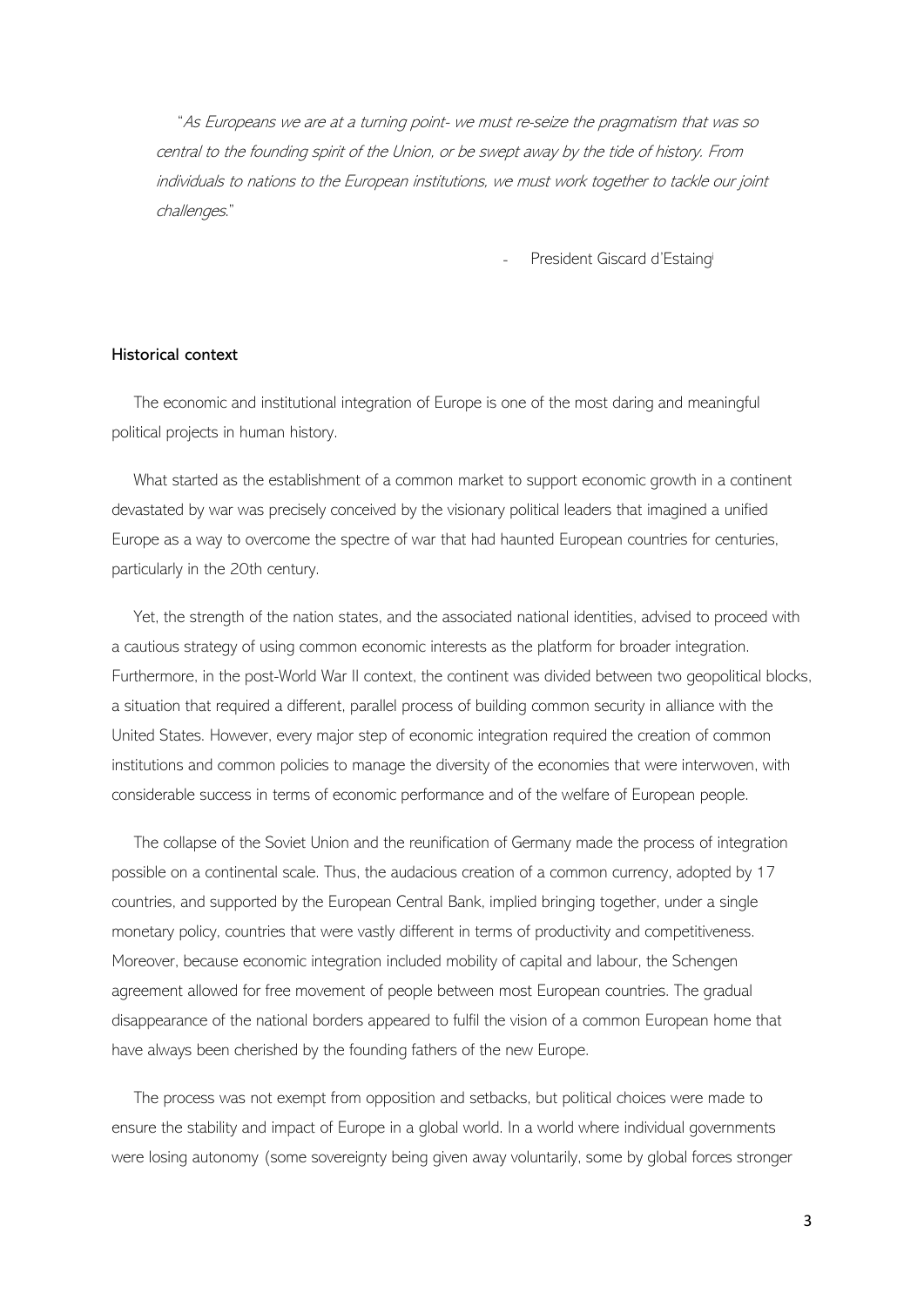that single governments), in a world of giants like the USA, China and major global corporations (today epitomised by the Amazons, Googles, Facebooks, and Apples), there was an awareness that Europe could only have a voice on the global stage and protect its citizens by joining forces. Yet with enlargement, the *straight line*" development of the European project envisaged by the founding fathers was abandoned. The structural defaults of the Union started to become apparent as no real changes were to be achieved following the Maastricht Treaty of 1993.

The Convention on the Future of Europe, set-up in 2001 to address these structural problems, came to no avail when voters' opposition to the European Constitution, that forced to shift the ratification of the Treaties to the national Parliaments, epitomized the separation between many citizens and the political class. The major flaws in the creation and implementation of the euro - in pure economic theory it is hardly imaginable to have a common currency without a common fiscal policy and a common banking system – where impossible to address in this climate. A general confusion about the future of Europe and the way forward was the result.

Nonetheless, as long as economies were growing, standards of living rising, and the safety net remained sustainable, there was consent in the population at large, and stability in the management system. The material benefits of the EU were apparent, and the hidden costs kept under control. But what was becoming very apparent even before 2008 was that European integration could not keep pushing forward to respond to global needs without rooting its expansion within a shared identity or citizen understanding.

# The Crises

Then, two major shocks came to test the European unification when it was still a work in progress: the financial crisis of 2008-12, and the wave of refugees from the Middle East wars in 2014-2015. Two shocks that made citizens aware of the new European and global reality they were living in and that challenged and still challenges the question of European values and identities.

With the 2008 Financial Crisis, the European economies came under attack. The structural weaknesses of the Euro, leaving national debts open to attack from foreign speculation led to an assault in the financial markets requiring the richer countries to come to the rescue of Southern European countries, whose skyrocketing public debt and fledgling banking systems demanded emergency measures, ultimately leading to the bail outs of banks and of entire countries. Moreover, German and French banks, among others, were heavily involved in the excessive lending that prompted the crisis. Therefore, the matter was not just to save Greece or Portugal, but to rescue the entire European banking system, and to sustain the common currency at any cost. Fear of bankruptcy and economic hardship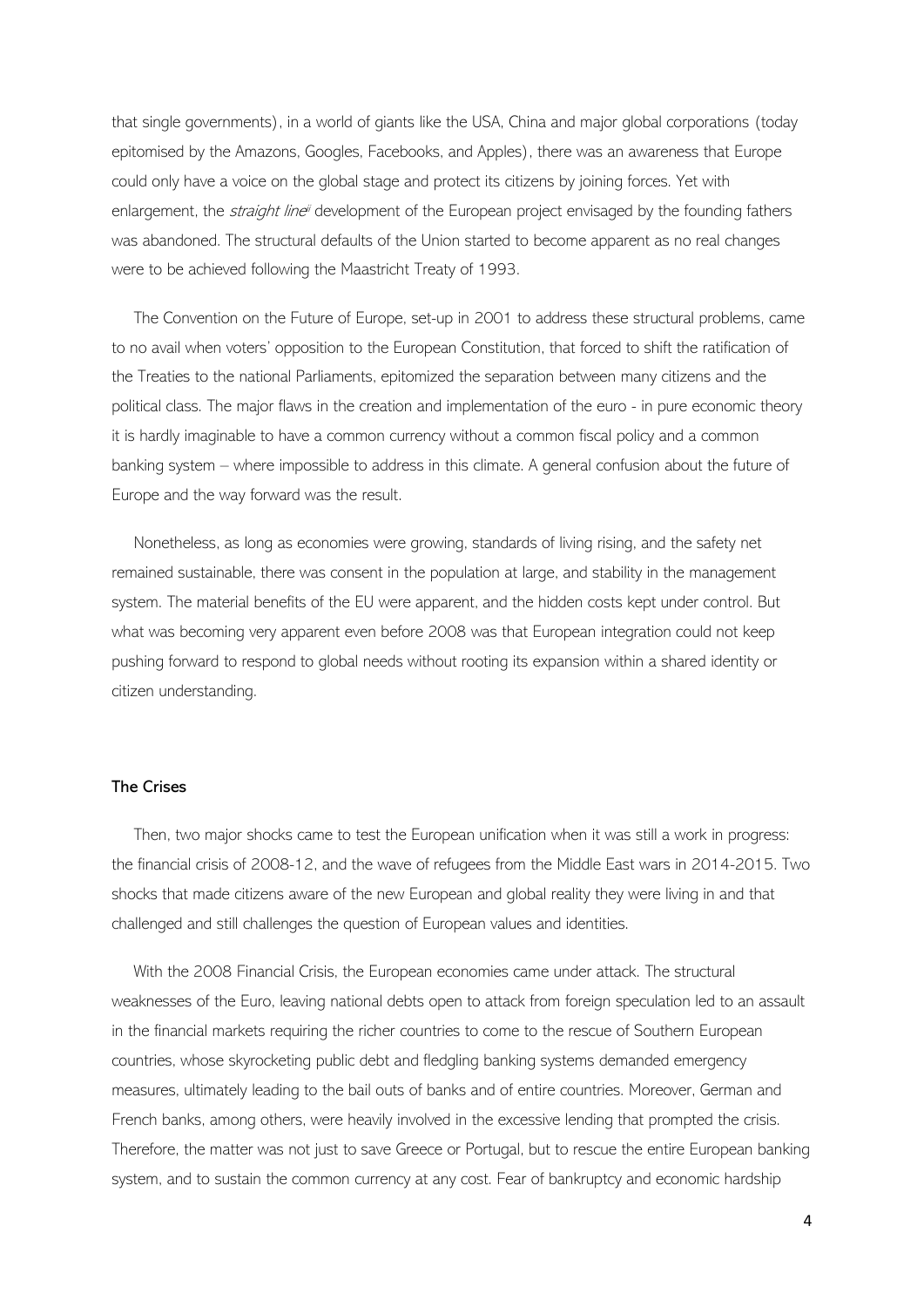brought Europeans largely to forget their common cause and aligned themselves along their national interests: German or Finnish tax payers did not see a reason to save their Southern neighbours (widely considered to be profligate) while Greek or Spanish citizens felt under the dictatorship of Northern Europe that imposed austerity policies that made their economic crises worse. The European institutions were unprepared for such a shock.

For national governments, politicians and elites across Europe, this triggered a wave of "blame someone else" narratives to engulf the public debate. In Greece there was a growing consensus that it was all Germany's fault. In Spain the public was livid at their own political elites and their handling of the situation. In Finland and the Netherlands, the public could not understand why they should pay for other countries fiscal irresponsibility. No facts or figures could calm the feeling of malaise. In the battle for hearts and minds of human beings, *narrative* will consistently outperform *fact* in its ability to influence thinking and motivate action.iii

Then, just as the European economies started to stabilize, a migration wave hit Europe in the summer of 2014. In the aftermath of the U.S. invasion of Iraq, followed by the geopolitically induced civil war in Syria, and in Libya, millions of people were forced to leave their homes to save their lives, and started a massive exodus that disrupted migration flows and overwhelmed the capacity of European borders to organize a proper asylum policy. While Germany, Greece, and Italy, first reacted by accepting refugees in accordance with the European values of solidarity, soon segments of the public opinion turned against the open arms policy, both for material reasons of rejecting competition in jobs and services, and for reasons of prejudice, as xenophobia re-emerged with a vengeance in the European soil.

In both cases, the common factor that underlined the rejection of "the other" was the feeling of losing control of the national borders, the only safe line of defence of people's lives as they were before the turmoil of the economic, social, and political crises disrupted the routines of their existence.

Facing citizen's growing disaffection, some European leaders went to work to adopt new measures that would stabilize the economy and assuage the fears of society. Others, however, particularly in Eastern Europe, in the UK, and in Italy, but in fact in most countries, used the increasing distrust vis-a-vis the European integration for their own political benefits. Rampant nationalism surged everywhere, and anti-European parties were elected to office in several European countries. Britain left the EU altogether.

### The Paradox

The situation we find ourselves in today as Europeans is paradoxical. On the one hand, we know that to overcome the structural weaknesses of our system and efficiently address the challenges posed by the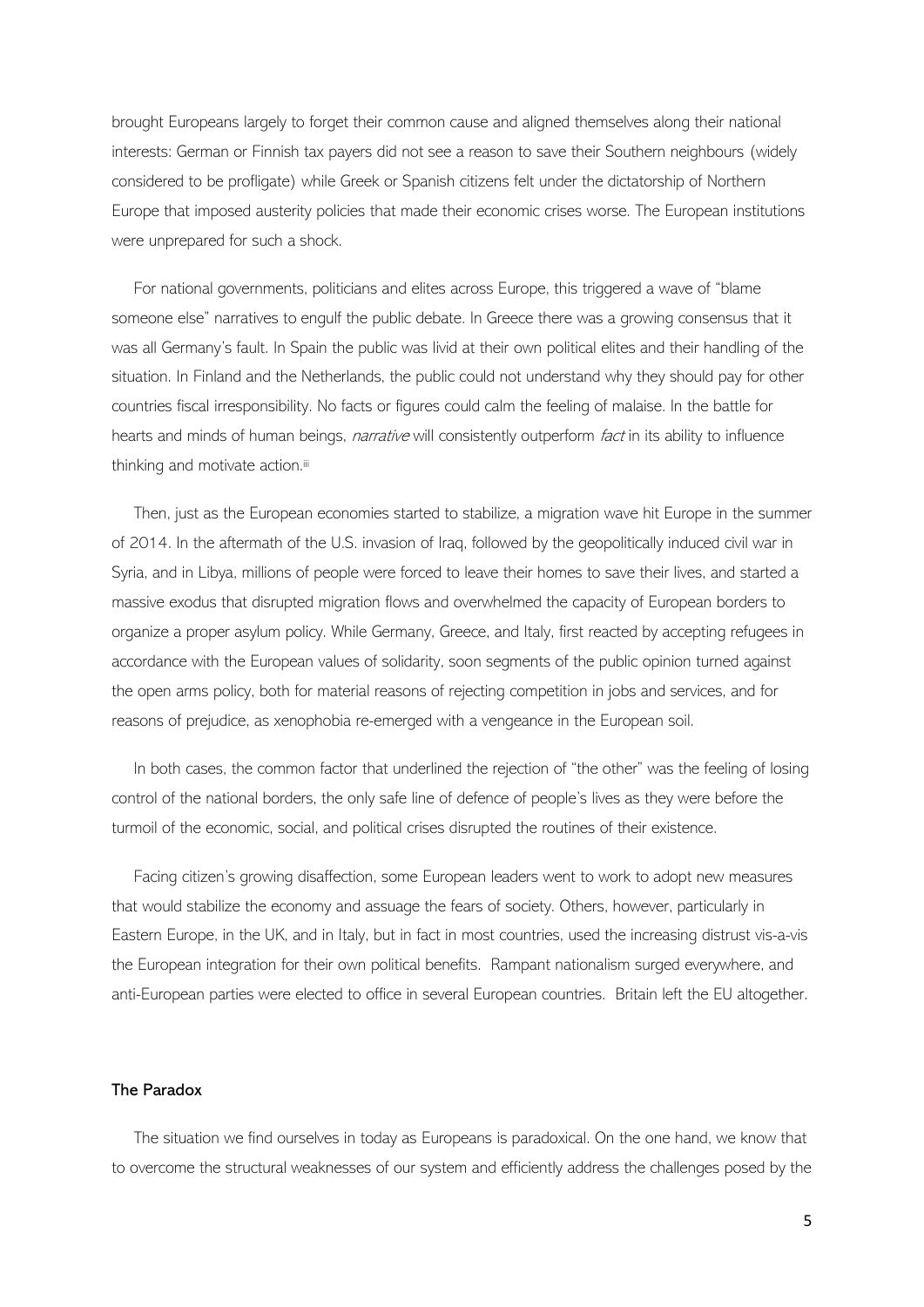economic and humanitarian crisis of the past decade, we need more Europe. To stabilize the economy a common fiscal policy and a common banking system must be set in place in order to allow the euro to survive and thrive in the global financial markets. And to respond to the uncontrollable flow of refugees and economic immigration we need and EU-wide coordination of borders, quotas and procedures. Yet, the same crises that demand more integration, have created nationalist reactions that block any additional efforts towards effective solutions. This paradox is worsening the economic and social crises, that, in turn, induce centrifugal movements ending up in a "sauve qui peut" scenario in which European countries are increasingly split between themselves and within each nation, as anti-European forces become decisive in policy making.

# Who to blame

Strong emotions running high in the European public discourse makes it easy to find a "scapegoat" for all the problems we are facing. Something that many politicians have not been weary of using for their own political gain. Italy's Lega Nord movement, who had been blaming Southern Italy for all of Italy's problems found a new, much more effective enemy: the migrants and refugees, changing its name to just Lega and becoming one of Italy's leading political parties. The extreme right-wing parties across most European countries became mainstream overnight for much the same reasons. In the UK, Boris Johnson and Nigel Farage could blame Europe for the UK's decreasing global impact holding-up the dream of the British Empire 2.0 if Brexit was achieved. All easily-accessible narratives that push the emotional buttons of voters across the continent.

"Europe" and "immigration" became the scapegoats for all that was wrong with the world.

We do not hold that citizens across Europe are wrong in being frustrated with the European Union and their political elites. We strongly believe that this anger and fear is rooted in a much-needed reevaluation of our current system and the values that have brought us where we are today. What we disagree with are the simple blame-game answers provided by many of these individuals and groups. The challenges we face today will not be fixed by being either *anti-the other* (last time a similar wave was seen in Europe was in the 1930s...), or being *anti-Euro* (it is important to remember that the previous system of European currency exchange was not working which is precisely why the Euro was devised).

We hold that the challenge ahead of us is both bigger and more important: the past decades have seen a number of major social, technological, economic and cultural transformations. A paradigm shift that will require us to change the way we organise society in the 21<sup>st</sup> century.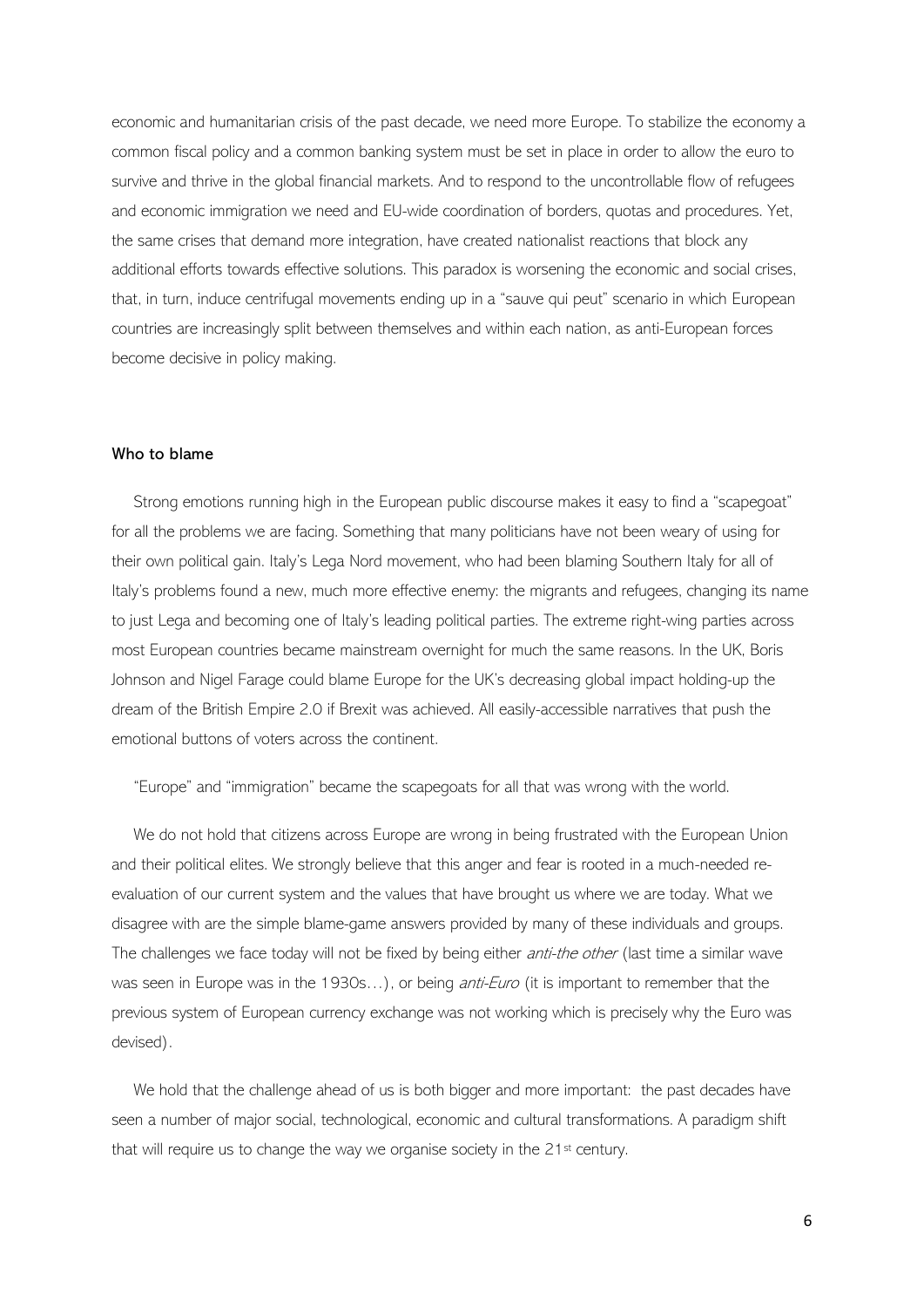### Changing world

Society, as any other entity, is in constant evolution, developing in parallel with changing environmental transformations and adapting to the world around it. The 2008 financial crisis did not only cripple the global economy, it signalled the beginning of the end of the ideological system that had shaped the second half of the 20<sup>th</sup> century and the political ramifications of this crisis of identity, at the same time economic, social and political, can be felt across the world.

Today, individuals, organisations and even nations operate as actors in much more complex and interactive networks. This shift has weakened the economic autonomy of governments transforming a world based on sovereign nation-states into a world of interdependent nation states that share sovereignty. Whilst new technologies have transformed the way we interact and communicate, creating a network society<sup>iv</sup>, our governance structures are still based on the local, national and sometimes regional institutions.<sup>v</sup>

As political, economic, financial and academic elites are struggling to come up with viable solutions to cope with this shifting paradigm, we are witnessing the rise of groups and social movements who are not feeling included in this globalizing world and are resisting the power of these networks. Not just in Europe. This sense of alienation, of not belonging, has been translated into anti-establishment, antigovernment anti-elite movements across the world. From the Occupy Wallstreet and Indignados movements to the creation of alternative political parties such as Podemos and the 5 Star Movement.

This dissatisfaction has been translated into an overall distrust in *the System<sup>,j</sup>*. Citizens are not trusting their governments by and large these days; they are not trusting, in fact, anyone except themselves and their identity networks, and in some cases, social movements with alternative values.<sup>vii</sup>

What we are witnessing is the outcry of citizens across the world for a need for a new value-order in our global world. A world that is fairer; A world that is more sustainable; A world that is more resilient; A world that puts the human and the humane back in our way of interacting. Cultural values are what lay at the heart of social movements in the digital age focussing on shaping the minds and hearts of people rather than seizing political power.viii

Nowhere is this frustration more felt than in Europe. New political voices are appearing across the continent and across the political spectrum against the dominating values of today's ultra-competitive global economy. As Europeans, we have overcome two of the deadliest wars in the history of mankind and created a society that is envied across the world: an open, tolerant society that protects human rights and liberties, where the social welfare system takes care of the weakest in society and creates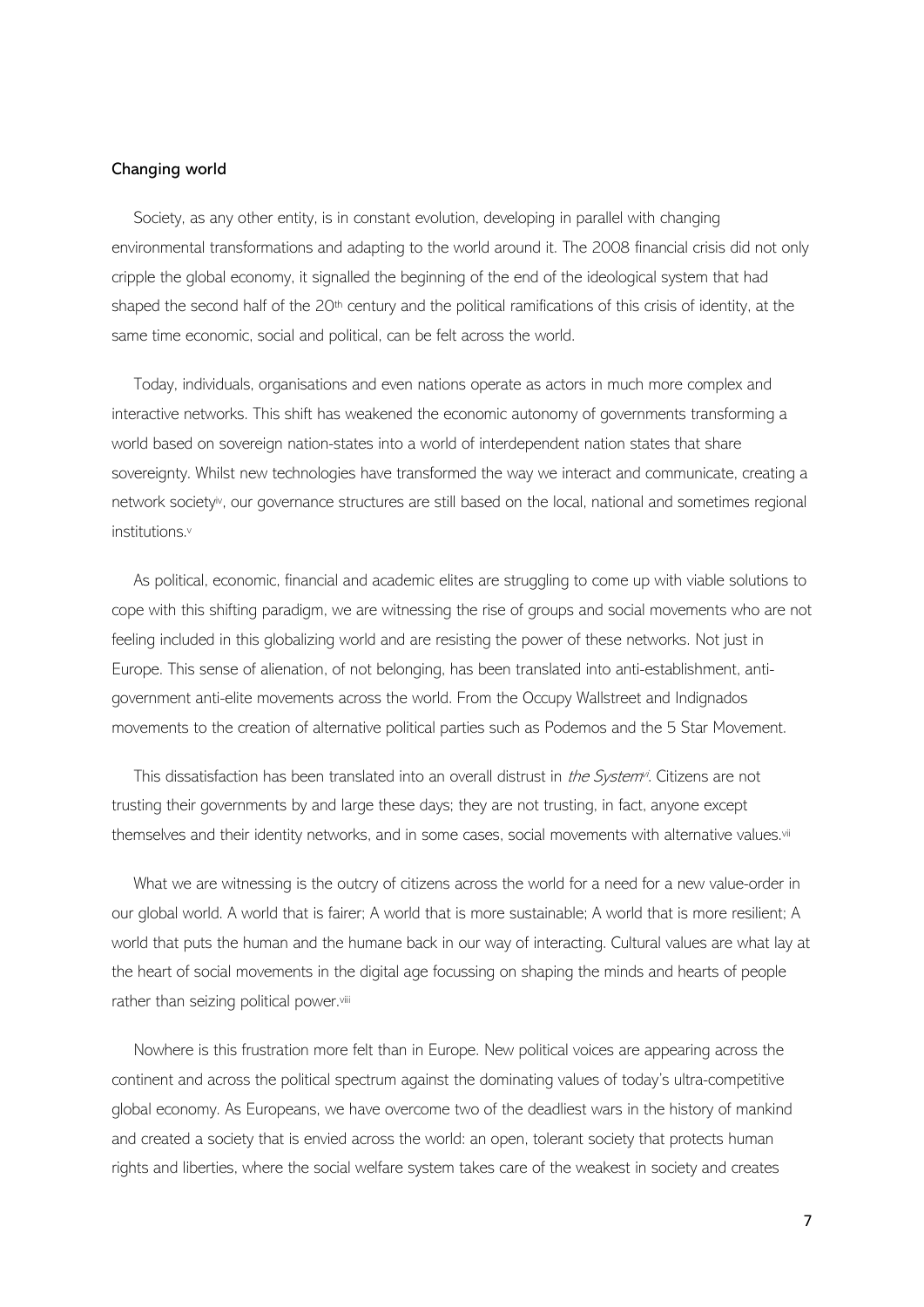opportunities for all. A society that guarantees freedom of speech and expression and where every citizen is the same in front of the law. A society that finds strength in diversity. These are the values that we will have to look towards to guide us into the future.

### European identity

We hold that today's challenges require us to reimagine Europe. Or Europa, as President Giscard d'Estaing prefers calling the future European project to distinguish it from the European Union.ix We agree that the crises that have plagued Europe in the last decade stem to a large extent from the flaws in its construction combined with a global paradigm shift. We are aware that the world has changed dramatically. We are attentive towards the new technologies that are being developed and that will radically change the way we organise our lives. We are convinced that the only way to protect our European way of life is by uniting within a stronger Europe: Europa.

Yet, the failure of solidarity bonds among Europeans echoes the broader break up of solidarity among humans arising from our extremely individualistic culture, glorified by the ideology of competition as a way of life, and enforced in the digital networks that have induced a new sociability: networked individualism. We do not object to the necessary dynamics of open markets. Yet, to extend the competitive logic to all domains of human behaviour is the nurturing culture of the mistrust of "the other", always a potential threat.

At the roots of the difficulties arising in the process of creating Europa lies the absence of a common European identity and a clear vision as to why we need Europe. Why should we be in solidarity with people from other nations, sharing resources or accepting the policies decided by their governments?

Putting it bluntly: in a situation of structural uncertainty derived from financial volatility, technological revolution, geopolitical instability, massive human migrations, and crisis of legitimacy in the political institutions, there is little room left for institution building at a European scale. Citizens retrench in their known national, regional and sometimes local boundaries and reject to share their fate with those with whom they do not share basic identity. Thus, is this the end? There is no way out towards a new, unified Europe?

In our view there is a way forward if we develop a shared European identity that would guide and legitimize the effort. An identity not constructed on the past but projected towards the future. Yet, this "identity project" cannot be a made up of some sort of wishful thinking; it exists already, in strong values that inhabit the minds of most European citizens, and that can be recognized in the practice of their everyday lives. Values that are not part of a political program, or of any state policy but embedded in the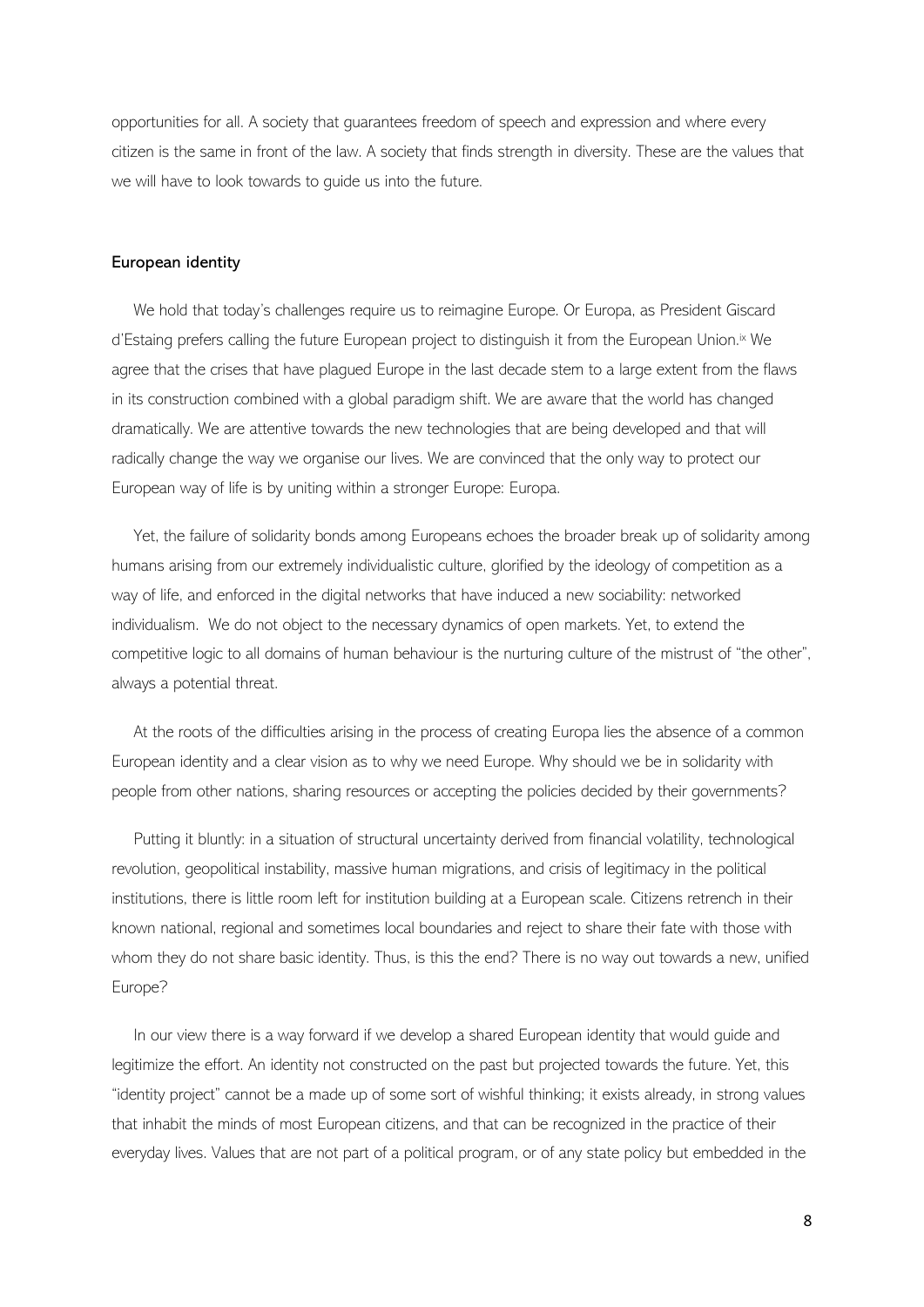common consciousness of people at large, and they are specific to Europe because they are the result of a civilizational effort sustained over centuries, in spite of the confrontations we have experienced.

Common policies, such as financial or immigration policies, can only be designed and implemented across national borders if the values they serve are largely shared. This is why the reconstruction of European unification will not come from deciding specific policies, that will lack consensus, but by advancing the debate towards common goals. We must answer the question "Europe for what?" if we want Europeans to be the protagonists of their own history, beyond the current democratic deficit.

Yet, which are these shared European values? How can we detect their existence in the practice of people and institutions? We turn now to the content of our project, the European identity project.

# Our Values

During the 2018 visit of President Donald Trump to the UK, large protests were organised in London. What was curious during these demonstrations was not the anti-Trump rhetoric but that most citizens present where championing a cause: hundreds of thousands of people turned-up to march for women's rights, the environment, multi-culturalism, globalisation, sustainable economic practices, a more equal society, to name a few. It is on these sentiments that we need to concentrate to build our future.

So, what are the values and principles that are inherently European and that should be brought forward as founding principles of the future?

#### Democracy

The political right to have a say in deciding how society should be governed is seen as a key right and tenet in Europe. There is a strong belief in political equality and that citizens should have the right to live under laws that they have been part in developing through their vote and values. Democracy also provides people with a maximum opportunity to take moral responsibility for their choices and decisions about government policies.

Today, democracy, based on the principle of equal representation, guaranteed by free and transparent election processes in an environment which values freedom of expression, is being challenged from within and without. On a global stage alternative models are being promoted whilst from within the changing media environment is altering the way public discourse is developed and sustained.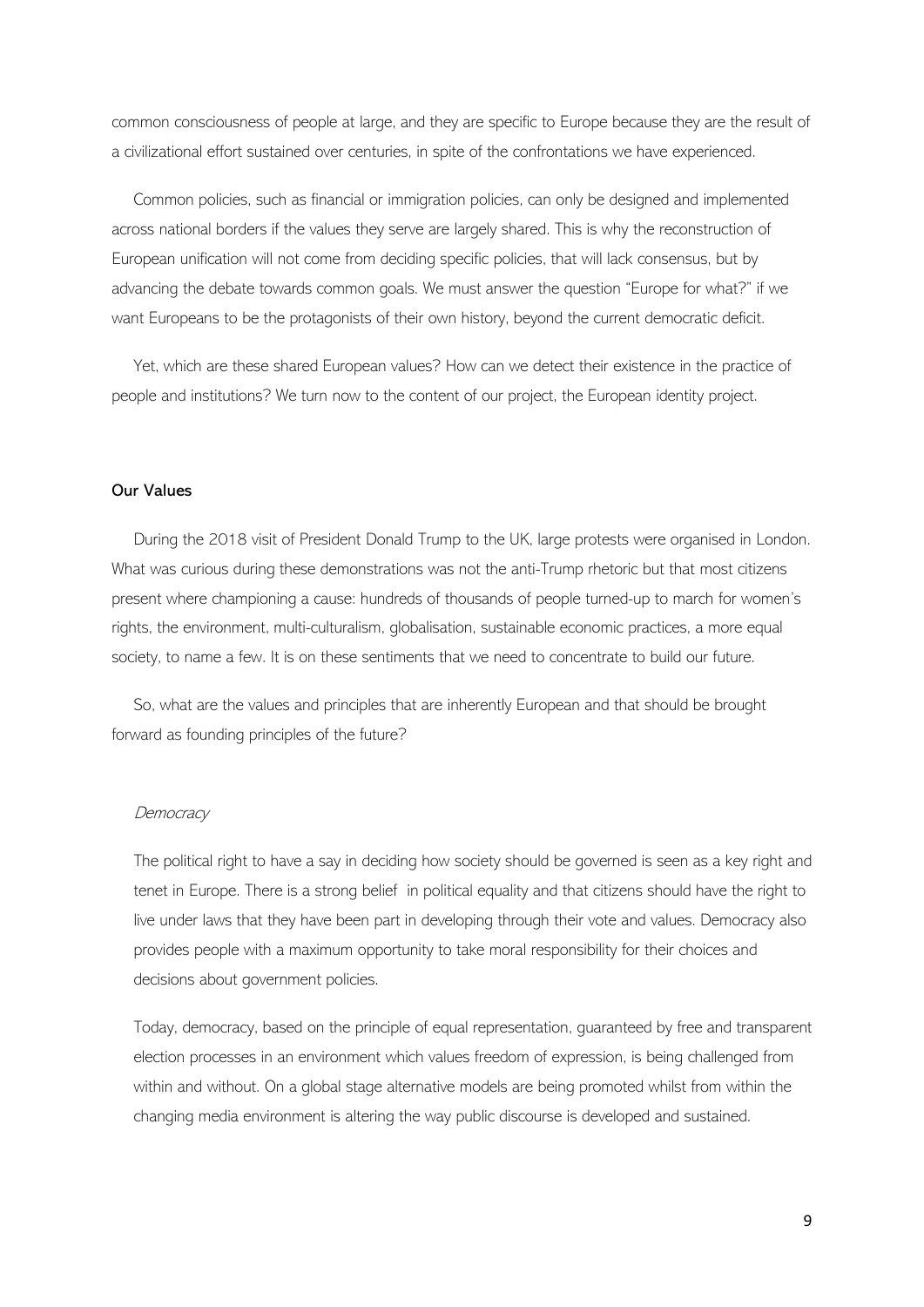We hold that *democracy* needs to be a key value for the Europe of the future to uphold all other values.

# Equality as Dignity

Equality is one of those overarching principles that have a prominent position in liberal thought. At its most basic it implies that every individual is equal in front of the law and that that one cannot be prejudiced against because of the colour of one's skin, one's age, gender, sexual preference and other individual traits and choices. In this sense Europe's strong support towards the rule of law where the judiciary is independent from the government is a key pillar for the future.

But equality is also linked to the core values of human dignity and human rights. Taken in this context one can clearly see that European principles such as *universal healthcare*, and equal opportunity based and access to *education* are a fundamental part of European identity.

A third level of how European's view equality is the construct of a *fairer economic model* that gives equal opportunities based on *merit* and corrects the logic of merit when it does not ensure dignity for all. As global inequality is growing (both within and among nation states) and the access to opportunities is decreasing, this is becoming a central point of conflict within national political debates across the world, polarising societies and creating a political discourse reminiscent of the late nineteenth century.

We hold that *equality* in its broadest sense must be a key value in defining our future. As automation and AI are becoming more ubiquitous, questions around the future of jobs, taxation of resources (robots and other), and redistribution of wealth will become ever more important.

# Solidarity

Seen as one of the core European values, solidarity has had a difficult time these past years. We hold that solidarity, towards people and the planet, will be crucial in the decades to come. Solidarity towards people is both important within a nation as in an international context. Within a community, solidarity entails mutual support in issues such as workers' rights, creating a safety net for weakest in society through welfare systems and unemployment benefits. But it also means creating a strong social fabric that can support values such as *gender equality*, and ensure that vital societal and evolutionary needs, such as having children, are not penalised as they are today (reminder that the "child-penalty" is today the biggest reason for uneven pay between women).

Solidarity also means being there to support people who have been forced to leave their homes due to human causes (wars, etc.) or natural catastrophes.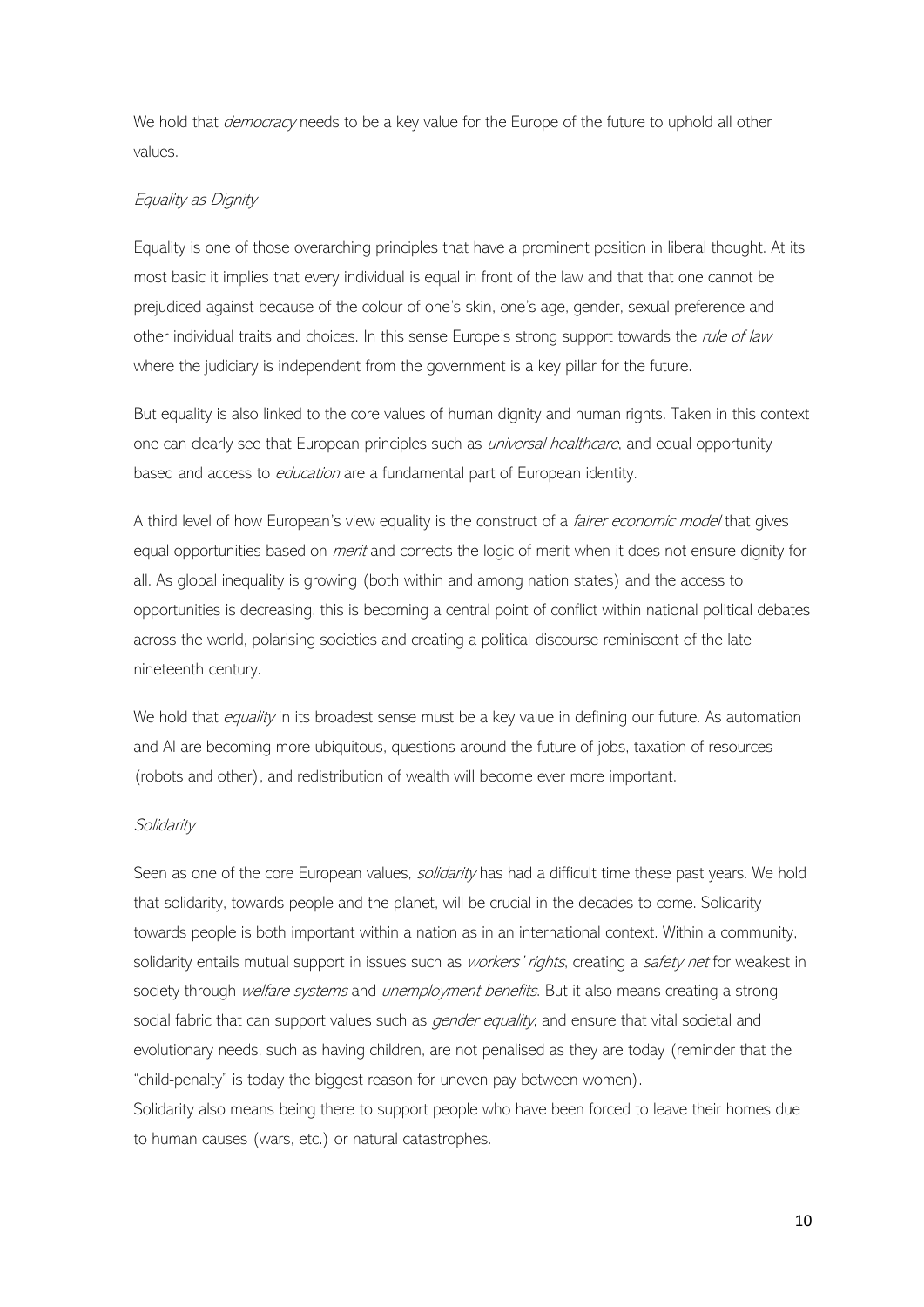Respecting the planet and taking responsibility for our habitat is also an aspect of solidarity: solidarity towards mother earth. Environmental protection, sustainable economic practices and resilience are all values that are very important to most Europeans. As can be seen in the success of the Paris Accord on Climate Change, an agreement spearheaded and promoted by Europe on the global stage, these values need someone to champion them if we are to stem environmental degradation and climate change.

## Freedom

Freedom is seen as a core value for many societies today although the arrival of new digital technologies has started to question where we draw the balance between liberty and security. In this sense freedom of speech and expression are core values that need to be protected, especially in a world where censorship and constant monitoring are threatening these values.

As the digital world is now part of our everyday realty and the past years have started to show the challenges that these new technologies pose to our understanding of freedom. In a world where anonymity and the global nature of the internet supports both positive interaction as well as the dissemination of criminal activity, government surveillance of its citizens, censorship and profiling are becoming more prevalent. Europe has championed citizens' rights (such as the right to be forgotten) and protection (GDPR) leading the way to define an internet that can protects citizen's rights and allow for freedom of speech and expression. Liberty in Europe is seen as an unalienable right and where the line gets drawn when one's freedom infringes on that of another. This social definition of freedom will be pivotal in defining the global governance systems of tomorrow and developing rules and regulations that can govern the complex interactions between individuals, groups, organisations and nations at a global level.

### The Role of Re-Imagine Europa

Whether we like it or not, the future is already here. Or rather, the world has changed but our institutions and the intellectual framework holding it up has not adapted to the times we live in. At Re-Imagine Europa we are very aware of the challenges that the 21<sup>st</sup> century has brought with it and are convinced that a stronger, more united Europe, is the only positive path forward if we, as Europeans, want to take our destiny into our own hands.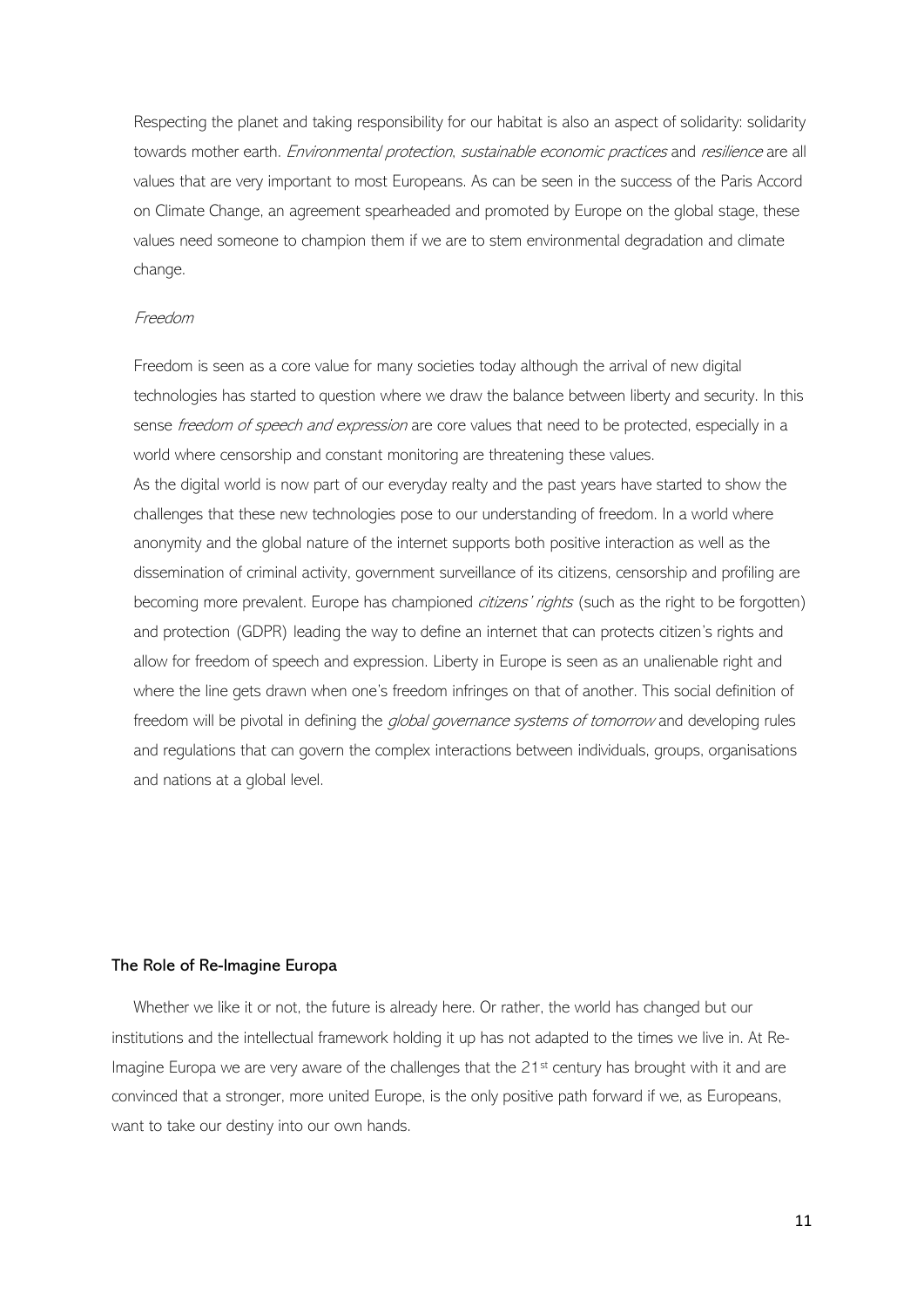At Re-Imagine Europa we are aware of the momentous opportunity and challenge that lay ahead of us. We are convinced that if we work together, motivated by a will to create a better, fairer and more resilient world, as Europeans, we can find a way ahead – guided by our values - and advance a vision of the world we want our children and grandchildren to live in. Aware of the frustration over growing inequality, weakening sense of solidarity and the central role that preserving our rights will hold in defining this new vision, we hold that this is an opportunity that Europe cannot ignore. On the contrary, Europe must take the lead and provide a new vision for a fairer, more egalitarian, sustainable economic and social model.

Re-Imagine Europa wants to act as a catalyst to bring together and mobilise individuals, groups and organisations towards this goal. We are convinced the beyond our differences, we Europeans, have a shared set of values that can unite us in building a better future. A future that can protect the values of democracy, equality, solidarity and freedom.

What is sometimes seen as the weakness of democracy is also its strength: it is us, the citizens, who ultimately define our future. By engaging in debate, by shaping the minds of the people around us we define the course of history. And paradoxically, the same technologies and tools that have created this new global economy and digital society, also provide us with tools to empower and unite us in ways previously unimaginable.

Therefore, Re-Imagine Europa will concentrate its activities on focusing on developing a shared vision of where we want to go and the values that should guide us there. This is where we can overcome our political and national differences. So where should we start?

### Adapting the past

Firstly, we need to see how we can address the most pressing problems of the past: the existing set-up. Evidence shows that if we want to overcome the economic problems we need to continue the path of economic integration initially foreseen by the founding fathers: after monetary union we need to develop a common fiscal policy and a banking union.

Here Re-Imagine Europa will launch a *Taskforce* on developing a "fairer and more competitive economic system for Europe" to look at how would an ideal fiscal system for Europe look like today. Remembering that our current system was built for another economy and is not adapted to the current global economy and digital society as can be seen in a myriad of examples from the past years: the fact that global digital companies can legally avoid paying any taxes (#ParadisePapers); the fact that "legal" tax avoidance is becoming more prevalent (#PanamaPapers), the fact that income inequality is increasing drastically across the world (#IncomeInequality).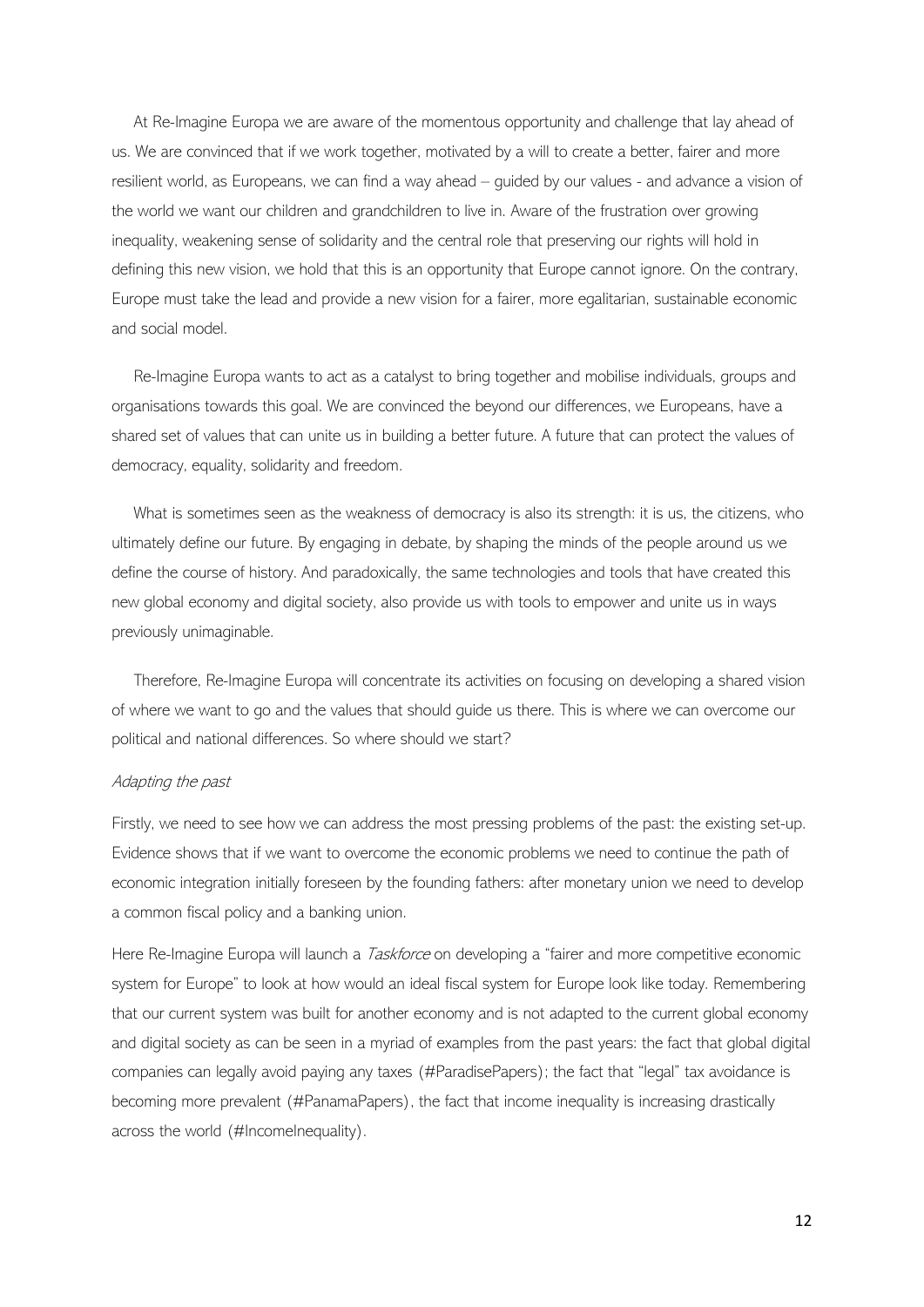What would an ideal fiscal system look like today? How can values like solidarity, dignity and equality be at the centre of such a model?

### Addressing the present

Secondly, we need to see how we should react to some of the most pressing new issues that have emerged in our digital age and the impact of digital transformations on democratic institutions in Europe and beyond. In the light of the importance of the media in shaping people's minds – and thus bestowing power – the battle of the ownership and regulation of the internet will be the fundamental challenge of the next decade. Recent examples underlining the fundamental threat ahead can be seen in the significant manipulations of our democratic systems (#CambridgeAnalyticaScandal), the fact that *data* is today a global currency and privacy is being put into question (#WikiLeaks).

Here Re-Imagine Europa has launched a *Taskforce* of "Democracy in a Digital Society" to address these issues from a European perspective and develop a European model for the digital society.

#### Preparing the future

Thirdly, we need to start thinking about how new technologies will continue to change our world and how these "revolutionary" technologies, such as AI, robotics and synthetic biology, will impact society.

Here, Re-Imagine Europa will launch a *Taskforce* on "Science in Society" to support more blue sky discussions on the potential challenges and opportunities of new technologies.

# Conclusion

Today we live in our fragile and fragmented continent. We are conscious of the imperative obligation of Europe to integrate further to respond to the economic and humanitarian crisis of today and to prepare for the challenges of tomorrow. In a global world of giants, Europe will have to stand together if we want to have a voice on the global stage.

As we rebuild our identity from the ashes of old paradigms, we hold that it be imperative to take this opportunity as individuals and societies to think about whom we want to be and the principles that should guide us in the decades to come.

This is about reimagining how we want societies to develop. Today we have an open space ahead of us. This is both daunting and exhilarating. Let's stop looking behind us, let's turn our gaze towards the future and start imagining how we want this future to look. Rather than predicting the future, let's be part of creating it.